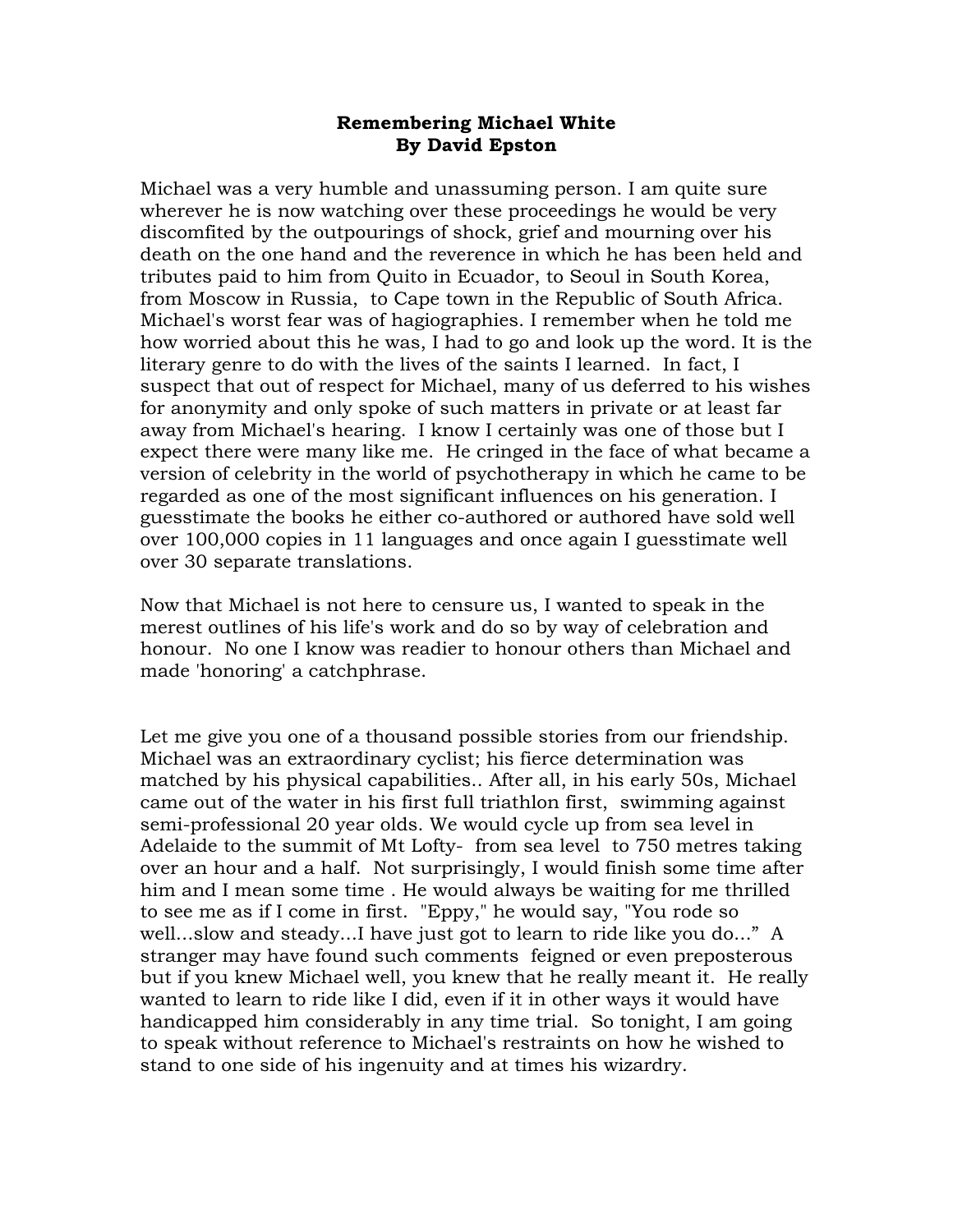I remember too that when some colleagues and I at John F Kennedy Unversity near Berkeley, California, where Michael and I both taught in the early to mid-90s decided that his 'body of published work' merited a doctorate and we, without informing him, proceeded to submit an application on his behalf. He did receive a D.Litt or Doctor of Humane Letters in 1996. I was there that day and Michael, always expressing thanks to us, went through that day as if he had a sharp pebble in one or both of his sandals. To this day, I still am in two minds if we had done the right thing. Michael was too kind to say anything to the contrary, given that we were acting on our good intentions.

But to my way of thinking, Michael was an amateur philosopher. I don't mean amateur in the sense of amateur as a poor version of a professional but rather the older dictionary meaning of amateur- 'one who cultivates a thing as a pastime'. .It was always extraordinary how such an 'amateur' led the world of psychotherapy, etc into what John McLeod calls 'the post psychological', which he referred to "a greater or lesser degree they define therapy as primarily a social process than a psychological one...that we are seeing a historical and cultural shift in relation to the meaning and practice of therapy".

I was taken by Michael's sheer delight with those ideas that unsettled or troubled the taken for granted and allowed for ways to live and think otherwise than had been previously permissible or even conceivable given that such ideas had gained the status of a 'truth' . First, he read the iconoclast Gregory Bateson, but tired after a few years of translating that into his practice/thinking and found Michel Foucault whose range of thought was vast beyond belief- who seemed able to turn just about everything upside down and if not upside down, at least to tilt that which had previously seemed so solid on to a precarious 90 degree angle.

Michael caught the wave of postmoderism earlier than anyone else in the world of psychotherapy and the skillful surfer he was, he sailed to unknown seas on it, taking many of us along with him such was the sheer pleasure he took in 'deconstructing' the world around him. In other ways, his mind was like a posthole digger; his readings and rereadings of the middle Foucault , and each reading Michael seemed to savour more, were penetrating, always going deeper at the same time as the effects of his readings radiating out into his practice/teaching. What limited him was the time available for such a pursuit. This amateur cultivated his pastime late at night or on airplanes between teaching assignments around the world. I often wondered if Michael had had far more time to cultivate such a pastime what that would have meant for narrative therapy.

But for me, who was a fellow traveller, it was remarkable to watch say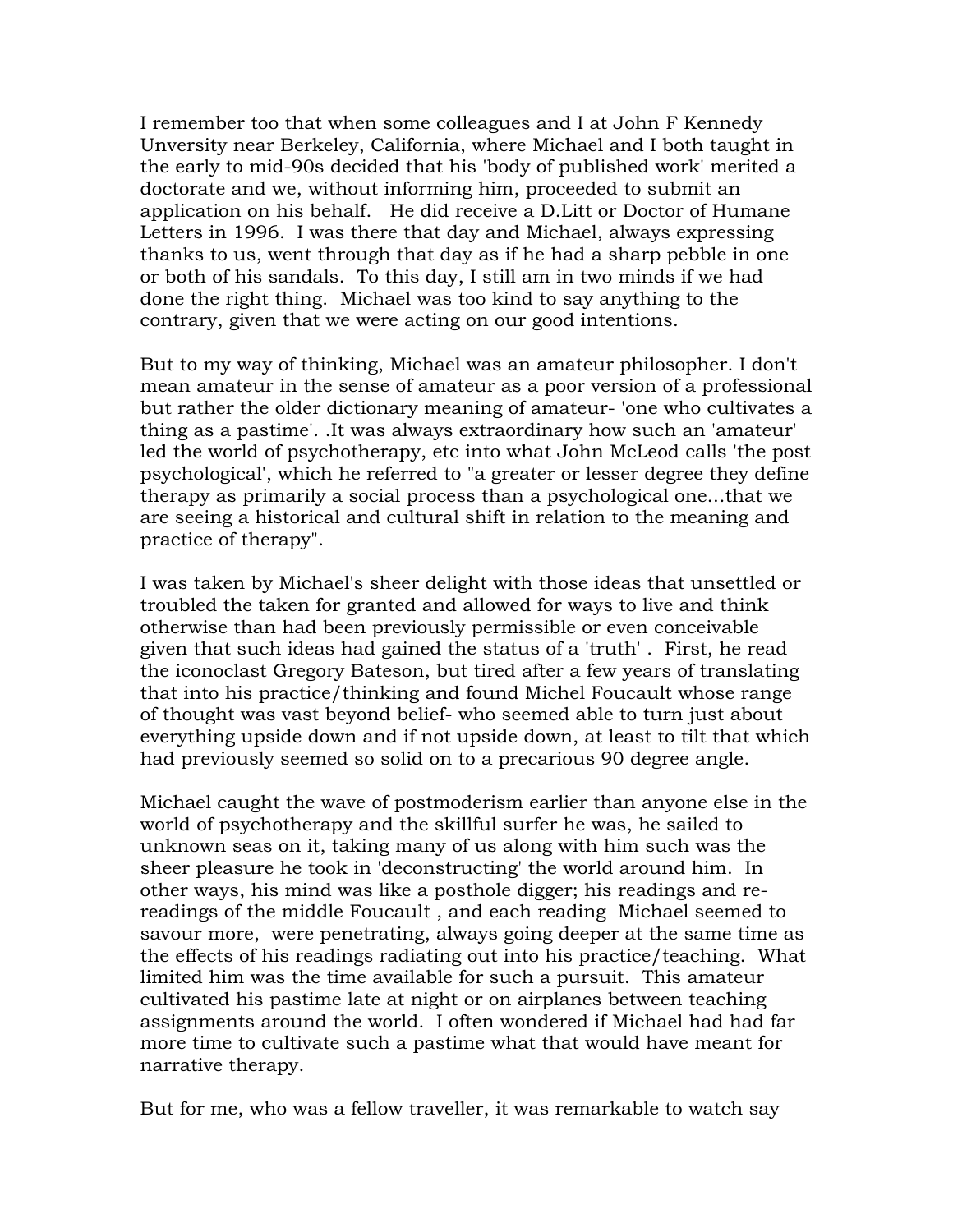what Michael did over a decade with Myerhoff's paper which I first gave him a copy of in 1983; or the book chapter of Foucault's Power and Knowledge which I xeroxed off and posted to him in 1985. To meet him later on for discussions or to teach together, it was fascinating to witness the inexorable expansion of these ideas over that vast divide of abstract theory to practice.

I have always considered Michael to merge in himself the rare combination of practitionership and scholarship but always ensuring that his practice came ahead of his scholarship. I do not consider that theory made Michael but rather Michael's own clinical ingenuity exploited theory; they were merely tools for him to think further than his inventions had led him so far. There was always this backwards and forwards between his practice and his tools to think with.

This radiated throughout his most recent and last book-Maps of Narrative Practice(2007) in which he took it upon himself to commentate on his own life as a practitioner-scholar. His clear intention was one that reflected his own modesty. That is to make his practice and the ideas that inform them as easily accessible as possible for us to appraise and if we seek to do so, to apprentice ourselves to. In his humility, he often left out the genius and at times wizardry all those who had the opportunity to sit in on more than a few meetings or watched his videotapes have witnessed. Have you ever watched a video-tape of Michael's, mesmerized like I have been, and all of sudden realized that the conversation had passed over some sort of bridge between despair and renewed hope and you wondered if you had lost consciousness for a split second because you hadn't noticed that happening ? Has the coin of the explicit heads been turned over to reveal the implicit tails so quickly that, like me, you swear it was some sort of magic?

Michael in every workshop he ever taught and every book he wrote did his darndest to bequeath to us- his readers/students/workshop attendees- his practice/scholarship. He was generous to a fault. He tried to give away everything he had to each and every one of us who was willing to watch, listen or read. That was what made his last book- Maps of Narrative Practice(2007) - so significant to me. He used his 'maps' to reveal which way he was going and why he might head in that direction, at the same time warning us that there are so many directions he may very well have headed in. Or that you might head in.

Michael possessed a remarkable but gracious ease by which he could move between the grand and vast ideas of scholarship and the intimate and particular ideas of practice. Having known Michael for 27 years, I think few in our field can go from what seems to be one extreme to another without a lot of border stops in between. At each border stop,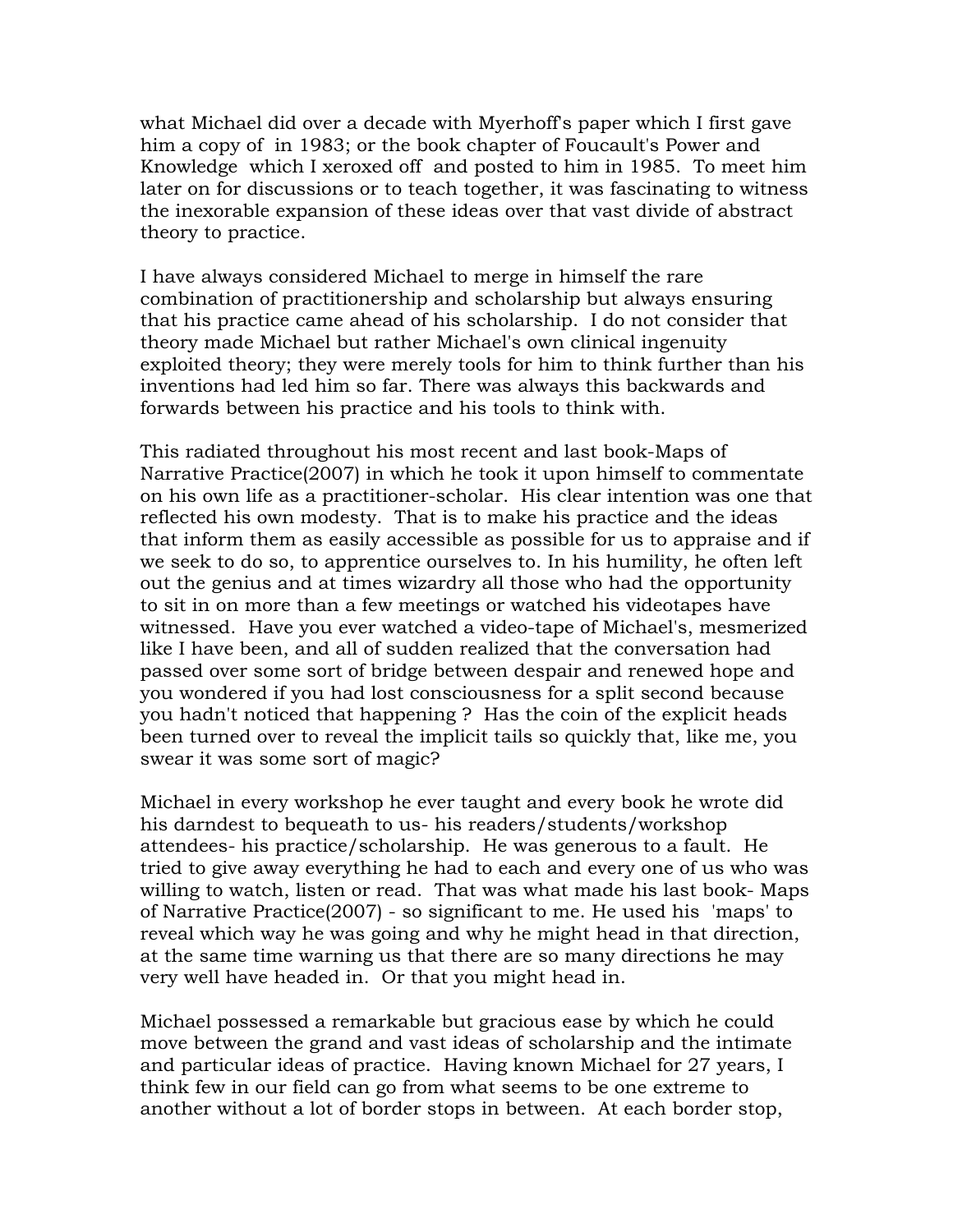many others I know of get heavily taxed passing through each stop. By the time, say the scholar reaches his/her practice, they seemingly have been so depleted that it is often hard to see much connection between the two. At times, the theory seems like sheer window-dressing. Michael, with only a few speed bumps to slow him down, travelled from one domain to the other seemingly unimpeded. I have always found this breathtaking and a testament to the conjunction of a remarkable spirit merging with an equally remarkable scholarship. In his last book, Maps of Narrative Practice(2007), they were so woven together as to appear seamless. That is far from easy to achieve.

Either reading one of his transcripts or watching a videotaped/ meeting, Michael considered it to be an ethical responsibility to continually make available and .to expose his practice or the ideas that informed it to the widest critique. I want you to imagine how hard this must have been for such a modest person. But Michael lived by a quote of Foucault's: 'We know what we do, we think we know what we think, but do we know what what we do does '. Michael authorized his clients and the communities that petitioned him to have the first judgment; his professional colleagues came second. Still, he was willing to allow us to go to the very heart of his practice and judge for ourselves. You could almost palpably feel the relish with which Michael met the people who consulted him. And how they in turn savoured those meetings. It brought it home to me how enriching this work we do is to our lives- the 'two way street' that Michael unashamedly mentioned so often. Michael always assumed that we were the lucky ones and I know he certainly considered himself to have always been the lucky one in such meetings. .In fact, I think Michael looked up to those he met.

Let me read you a quote from the philosopher Phillip Caputo in a book chapter about Michel Foucault in which he guesses what kind of therapist Foucault might have been, given that he had no explicit therapeutic intentions whatsoever throughout his philosophical career. .But remember his first degree was in psychology and he did an internship in a public psychiatric institution in the 1950s France.

He writes: "Such a therapy-if Foucault invented one that is does not look at the mad as patients in the sense of objects of medical knowledge but as 'patiens', as ones who suffer greatly, who suffer from their knowledge. Such a patient would not be an object of knowledge but an author or subject of knowledge, one from whom we have something to learn." Caputo went on to surmise that for Foucault as a therapist 'the healing gesture meant to heal this suffering is not intended to explain it away or fill in the abyss but simply to affirm that they are not alone, that our common madness is a matter of degree, that we re all siblings in the same night of truth. The healing gesture is not to explain madness if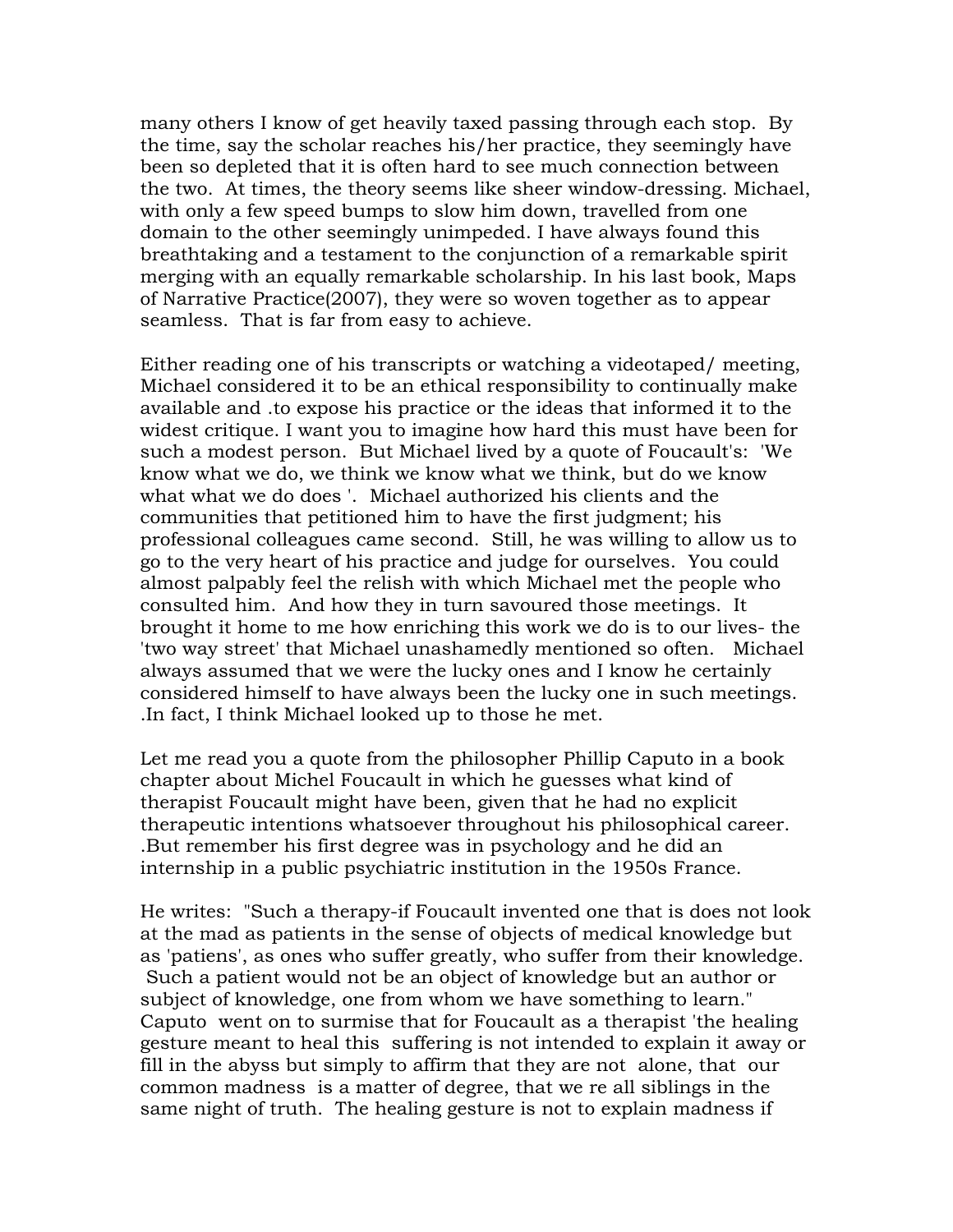that means to explain it away but to recognize it as a common fate, to affirm our community and solidarity".

Compare this to my abstract of a quote from Michael in 1993 which was so telling about why he did what he has done:

"And what of solidarity? I am thinking of a solidarity that is constructed by therapists who refuse to draw a sharp distinction between their lives and the lives of others, who refuse to marginalize those persons who seek help, by therapists who are constantly confronting the fact that if faced with the circumstances such that provide the context of troubles of others, they just might not be doing nearly as well themselves."

In 1981, I was asked to introduce Michael and his colleagues at a workshop on their work with people having psychotic experiences at the 2nd Australian family therapy conference in his hometown of Adelaide. I recall sitting there stunned throughout. After all, i had spent two years of a master's degree reading everything written at the time about family therapy several years before. Luckily for me, there wasn't that much to read in those days. I recall it dawning upon me that I was witnessing the 'launching' of a new school of family therapy. I don't quite know what possessed me but I insisted on standing up afterwards and formally announcing what seemed to me to be an ineluctable conclusion. That a new school of family therapy had been 'born' and we had all witnessed that.

In 1983, after teaching together at the 4th conference, Michael, Cheryl and I had dinner together afterwards.. I don't know how the conversation came up but Michael and I decided to become 'brothers'. This was pre-Aids so one of them suggested a blood brotherhood. I had to beg off because I faint at the sight of anyone's blood, especially my own. But we decided to make our ideas and practice common property and vowed that we would never become rivals. We did what we said we would do all these years up until he died. in fact, we had made another vow late last year, one we can no longer keep- that we would meet a fortnight ago in Adelaide to sit down and plan our next project and book which undoubtedly would have kept us joyfully busy well in to our respective dotages. I will always remember Michael as my brother and a remarkable man.

With that in mind, I want to remind you of the luckiest breaks in the history of narrative therapy. In the late 1970s, Michael published a paper in the prestigious journal Family Process reporting on his work with the problem of anorexia at the Children's Hospital in Adelaide where he worked. The advisory editor informed me some years ago that it was the very first paper ever published showing positive results with the problem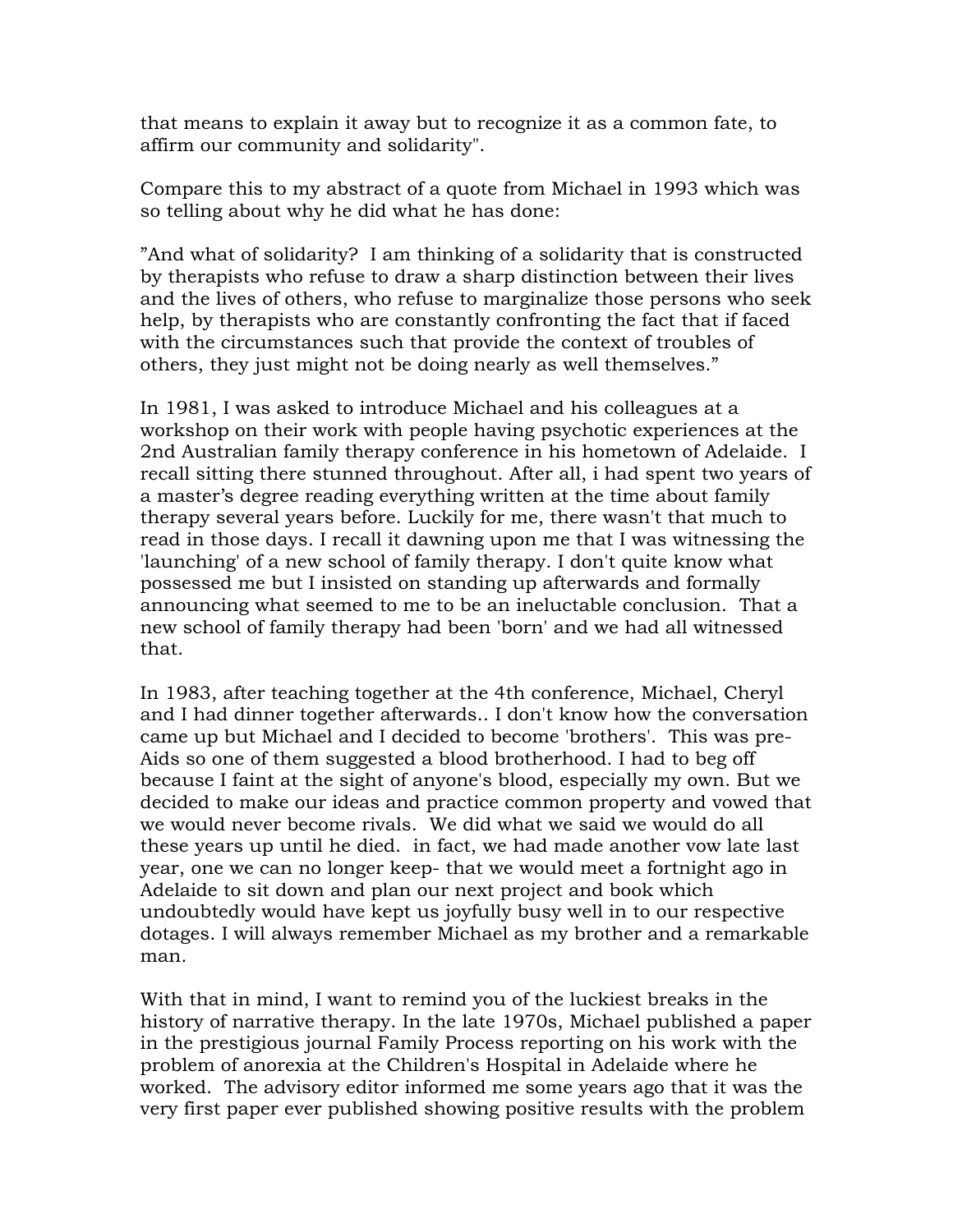## of anorexia.

Soon after that, the Deputy Director of Psychiatry forbade Michael from meeting with families in which there was a young person diagnosed with anorexia because he was a social worker and was unfit for the task which should be restricted to more august medical and psychiatric practitioners. Michael refused to adhere to this edict and continued to meet with these families and they with him. The next step the Deputy Director took was to remove all the chairs from Michael's room. Michael and the families merely continued, now sitting on the floor.

Then the Deputy Director imposed on Michael what I gather he assumed would drive him into some other form of employment rather smartly- that from then on, he would be allowed only to meet with young people who had failed 2 year long psychoanalytic treatments for the problem of encopresis or in common parlance, soiling. This was truly dirty work. Little did the Deputy Director know he had challenged Michael in the same way Foucault must have been challenged by what he had witnessed in a public psychiatric institution. Here Michael would be required to turn the tables on conventional psychiatric wisdom and in doing so invent externalizing conversations and in turn, narrative therapy.

I know Michael once told me he had a 99% success rate in an average of 4 meetings, so much so that he felt obliged, perhaps with his tongue in his literary cheek, to submit these results as having to do with pseudoencopresis because if it was true encopresis, such claims to these results would have had to have been the ravings of a lunatic. ..Michael turned the problem of soiling into the object of everyone's scrutiny and called into question the very cultural construction of a problem, something so taken for granted that at first this was met with disbelief in some quarters, great relief in others. Michael allowed his work and their outcomes to form the critique of that which he so opposed- the turning of people into problems and by doing so, to degrade them, to look down on them and finally to dismiss them.

In his work at Glenside, a state psychiatric hospital where he worked for many years part-time, his team weighed the files of the candidates for their service. If they weighed 2 kilos(4.4 pounds) or more, they welcomed such candidates to their service. He would always add, "But we would never read them; we just weighed them. "

.I believe what Michael most objected to and why he felt such a kinship with Foucault was the prevailing professional ways of seeing those who sought their help-'the gaze'. The feminist scholar, Marilyn Frye, refers to this as the 'arrogant eye', a gaze that takes the professional's own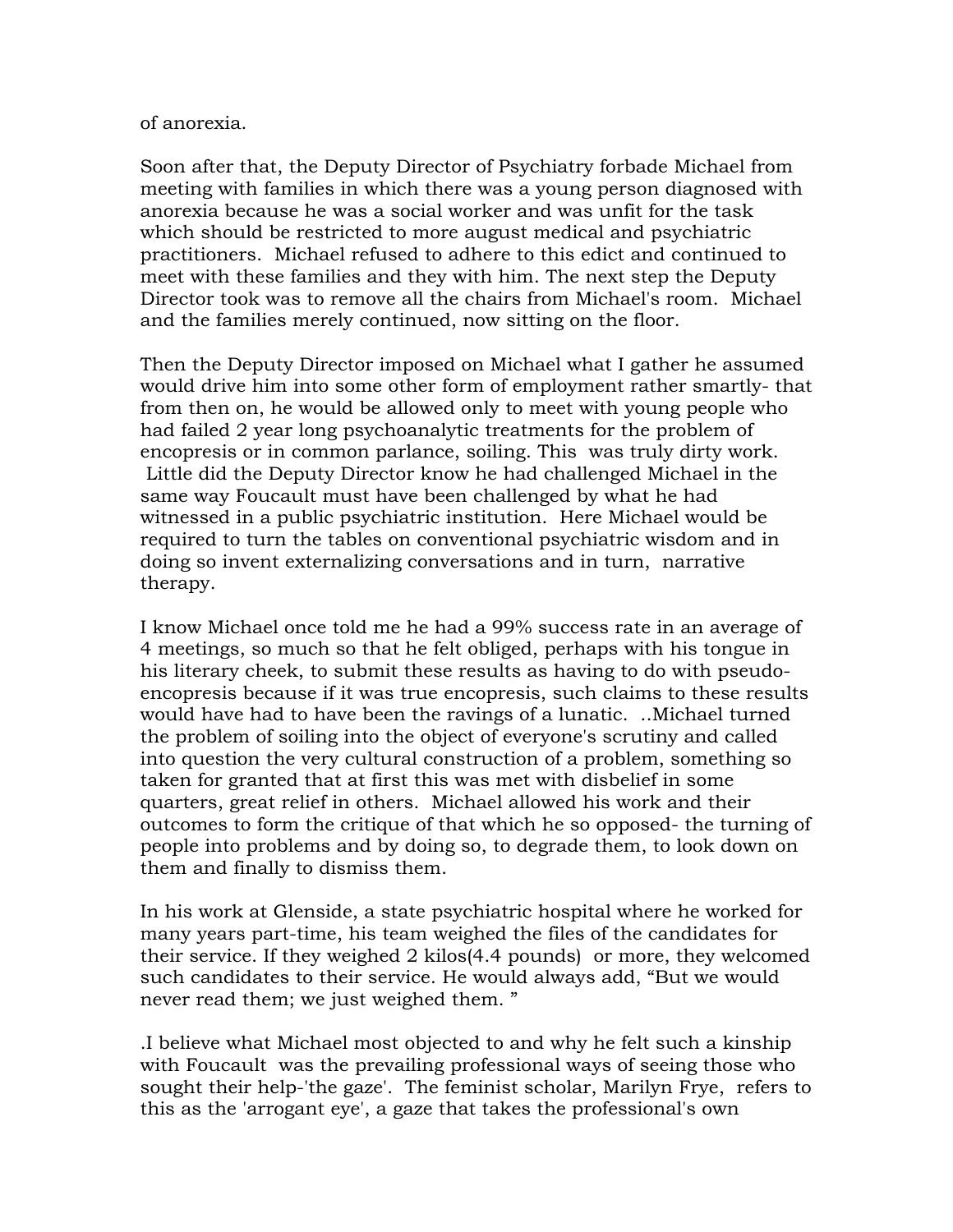standpoint as central, their opinions, desires and projects as the salient ones, their experience and understanding as what is the case. The 'arrogant eye', she writes allows them to absorb the identities of others into their own. From the point of view of the 'arrogant eye', in so far as patients exist they exist for the professional. They are dismissed and degraded in the light of such an eye. Frye asserts that the 'loving eye' knows the independence of the other. It is an eye of one who knows that to see the seen, one must consult something other than one's own will and interests. .Under the 'loving eye', people who lay claim to certain kinds of knowledges aren't unauthorized or de-legitimated because they are not regarded to be in a position to know. The 'loving eye' confers social standing on those who have been dismissed and degraded by the 'arrogant eye'. Ihave no doubt that Michael looked upon everyone with what Frye,referred to as a 'loving eye'. .To fall under Michael's loving gaze you felt the utmost in respectworthiness, which was in absolute contrast to the blameworthiness of so many of the psychological and psychiatric gazes/

Michael had an inimitable voice and quaint vocabulary that bent the English language at times almost to its breaking point.. He could be said to have willingly misused language to create new language. There are so many of his linguistic inventions that haven't made the Oxford English Dictionary yet but they will. My favourite is 'knowledged.' I am sure we have all adopted some of these White-isms perhaps even without knowing it to refresh our own thinking. It is through his poetic vocabularies that you most easily appreciate both the novelty and subtlety of his though and his intention to turn language inside out- to expose how under-politicized language is.

Michael's 'loving eye' had a tongue that constantly misused language without which according to the philosopher Feyerabend, "there can be no discovery." Michael certainly had more than his fair share of discoveries. At times, the eccentric ways he put this thoughts into words seemed so incandescent compared to how opaque many of his sources were. He illuminated ideas and the light that was reflected back allowed many of us to go where we might otherwise have found it hard going. To see how Michael's mind, which was as unrelenting as rust, worked, I know I would watch for the slight shifts in his vocabulary which told me what I was seeking. Michael would often say to me- "Why are you here? You know all this? You have heard it before!" I would reply: "Every time you say it differently and that is what I'm interesting in hearing." But more in general, Michael illuminated and cleared a swath in the 'fields' of social work, psychology, psychiatry, etc. for many of us to ply our avocations. If I have been told by hundreds that 'if it wasn't for narrative therapy, I would have had to leave my profession for other kind of work', Michael must have heard this so many more times than that.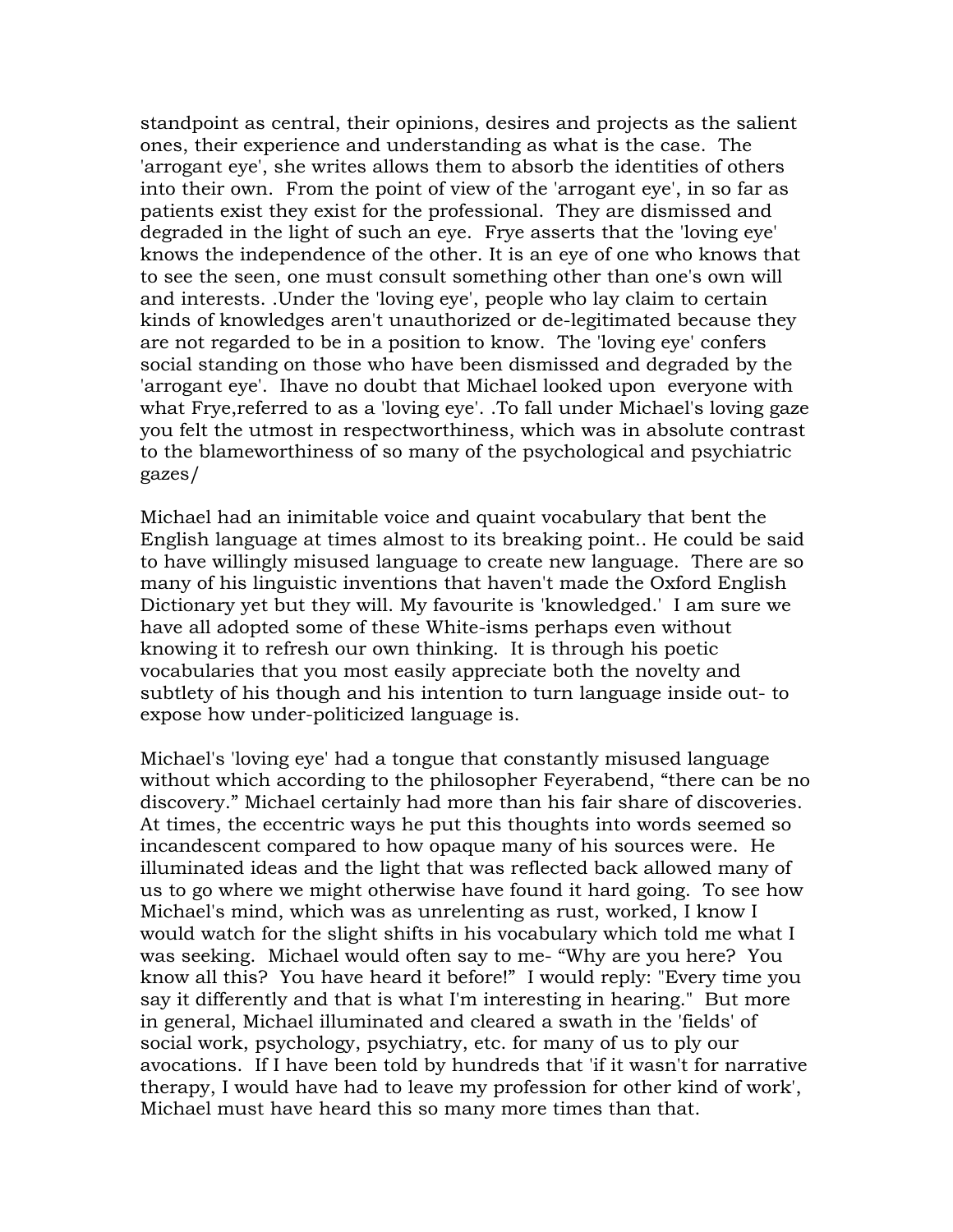Michael was inspirational in this regard, but never appealing too sentiment- sermonizing on the one hand or the polemical on the other. He inspired by his practice which was an alternative to that which he was critiquing and, as such, his critiques were always unassuming in their manner. They were never empty or uninformed. He demanded of himself that he should offer clear, clear plans of what is to be done and how to do it.

There is so much to say about and thank Michael for and this is a feeble attempt.

I was teaching in Bogota, Colombia when I received the news that Michael had perished. I persisted with this dedicating the teaching as a tribute to Michael. On my last of the 4 days, Mariana Selas, waiting until everyone else had left, approached me and told me how desperately sad she was about Michael's death and began to sob inconsolably asking what could she do on his behalf? I asked her, "Did you meet Michael when he taught here in Bogota 6 years ago?" "No," she replied. "Have you read his books"? "No", she replied. I was running out of options here but went on to ask, "Did you or are you studying him in your training"? "No," she replied yet again. "How did you know him?" I finally asked. She replied, "Through your stories about him." I had never thought of that as I had never considered I would be telling stories about Michael. But now I am and so can you. This will assist all of us to keep Michael well and truly alive in our lives and in our work in the same way he was so alive in his life and his work

I wanted to end this with a song. This song was written and sung by Margarita Boom from Mexico. She did so at my request when narrative therapy was invited by the Cuban Psychiatric Association and Cuban Social Work Association to introduce narrative therapy to Cuba. We refused to comply unless they would in turn introduce us to what they chose to refer to as 'Cuban social programs'. This conference, sponsored by the World Psychiatric Association and the International Federation of Social Work, entitled 'The Spirit of Community: Narrative Therapy and Cuban Social Programs' was held in early January, 2007. Margarita's song speaks to how we hoped to meet them and embodies for me the 'spirit' of narrative therapy- that 'loving eye' I referred to by which Michael looked to those he met through the course of his work and his life.

Hermano del sol y tiempo

Deja que estreche tu historia y se llenen mis manos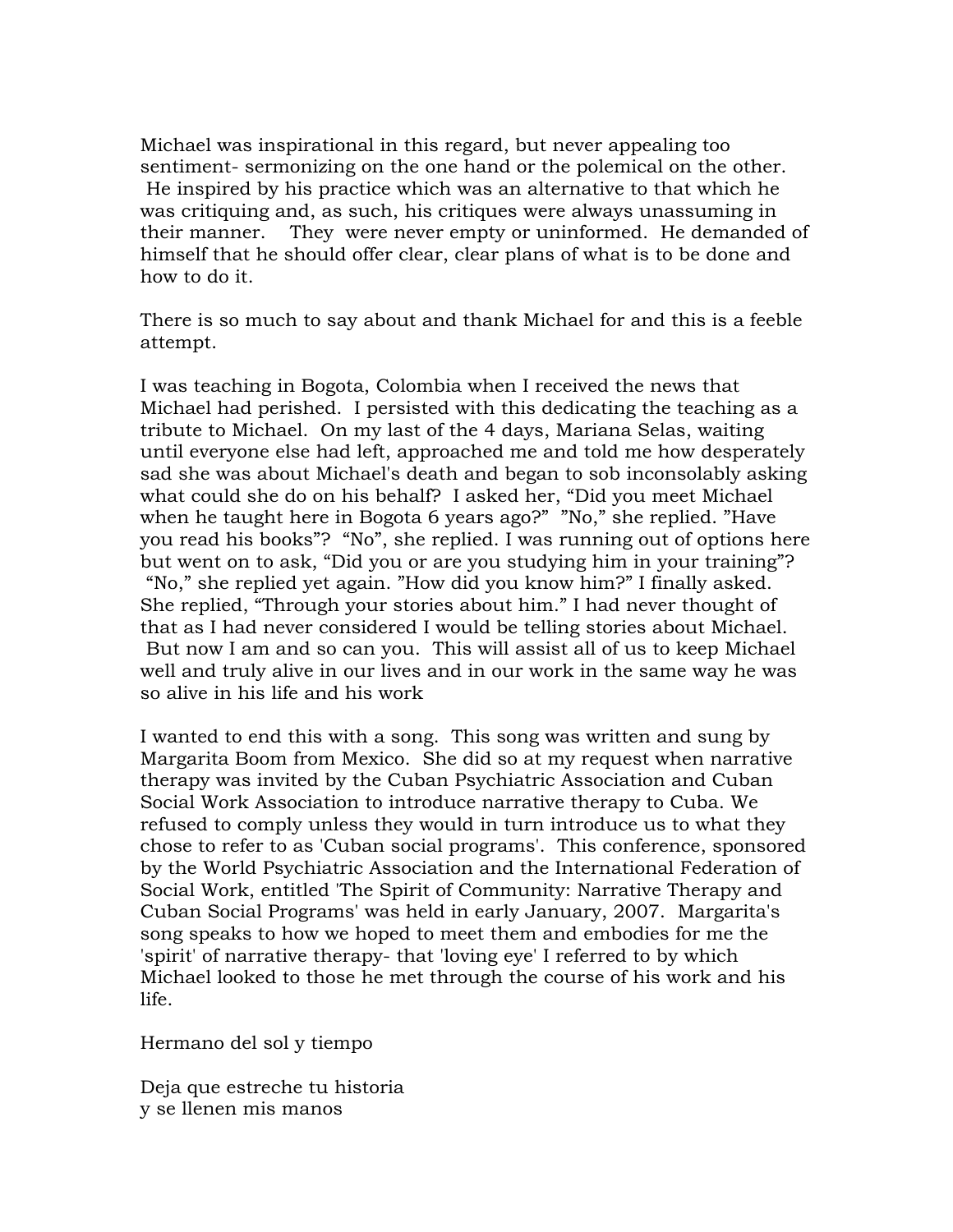de nuevos sentidos, que nunca habia visto, quenunca habin sido, que no habri podido entender sin tu trino, que tienen tu nombre que traza un camino.

Deja ue lleve conmigo un pedazo de tiemp compartido y el sabor a tibieza que deja el amigo.

Hermno de sol y tiempo qhe imp[orta el color del viento! Nos une un sabor a sueno.

A mano con mano Ir sosteniendo un pedazo, un cachito de mundo donde se pemita andar a tu paso, sentir lo que sientes, y aunque diferente, cantar con tu canto.

Dej que tome tu conciencia y me lleve de vuelta la certeza que siendo distintos, somos parecidos

Que el corazon late los mismos latidos, pero que tu forma nventa otro ritmo

Deja que aprenda tu musica y enriquezca mi mundo con tu mirada y tenga en tu alma una nueva morada.

Hermano el so y tiempo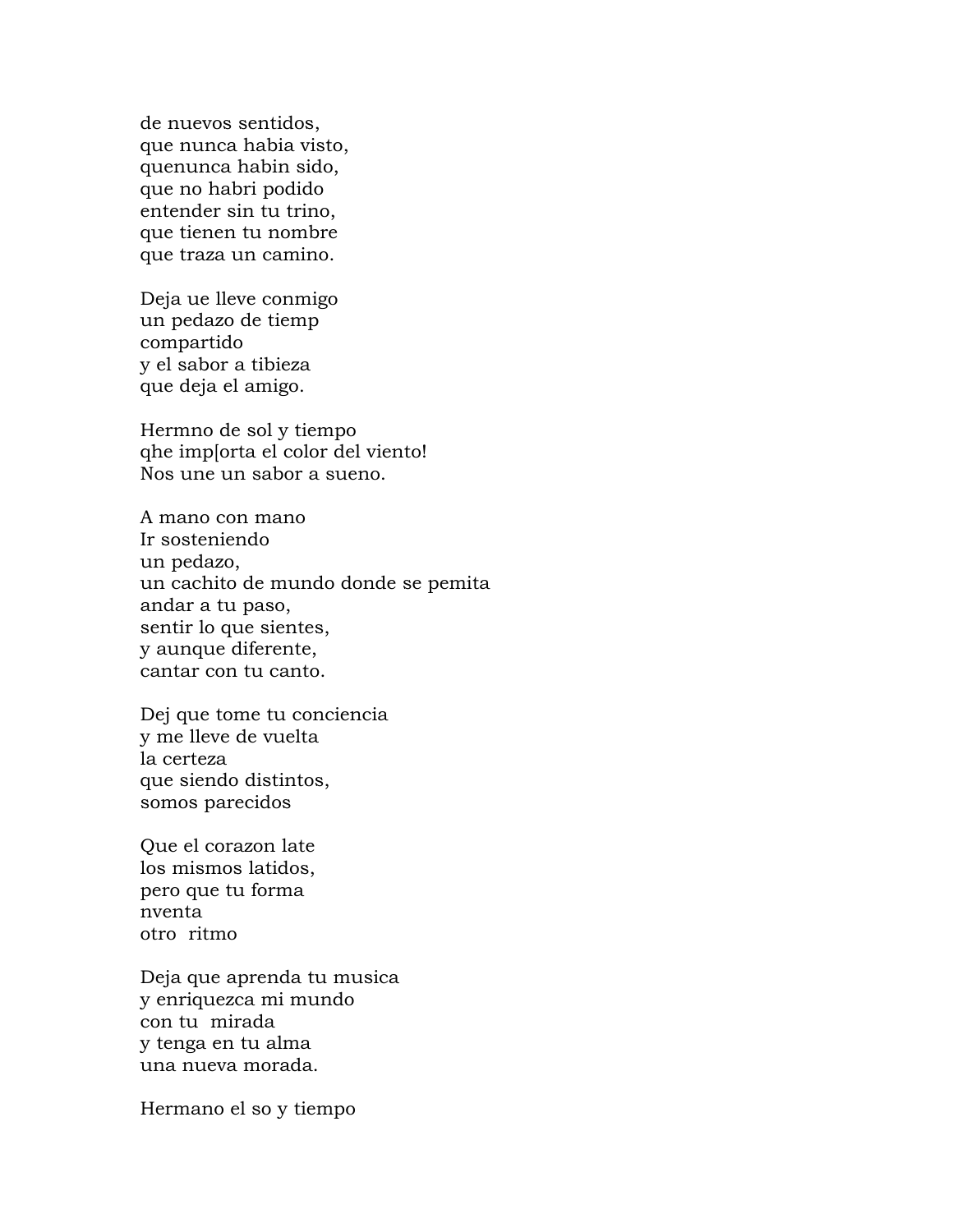que importa el color del viento! Nos une un sabor a sueno

Brother of the Sun and of Time

Let me hold your story and fill my hands with new sensations that I've never seen before which have never existed which I couldn't have understood without your song They bear your name and trace out a road.

Let me take with me a piece of our time together and savour the warmth a friend leaves behind.

Brother of the sun and of time who cares what colour the wind is? We are joined by the taste of a dream

Of being hand in hand holding a small piece, a bit of a world where you are allowed to walk at your own pace to feel what you feel and, although different, to sing your own song.

Let me take your conscience and leave taking with me the certainty that although we are different we're alike

That the heart beats to the same beat but your form creates a new rhythm